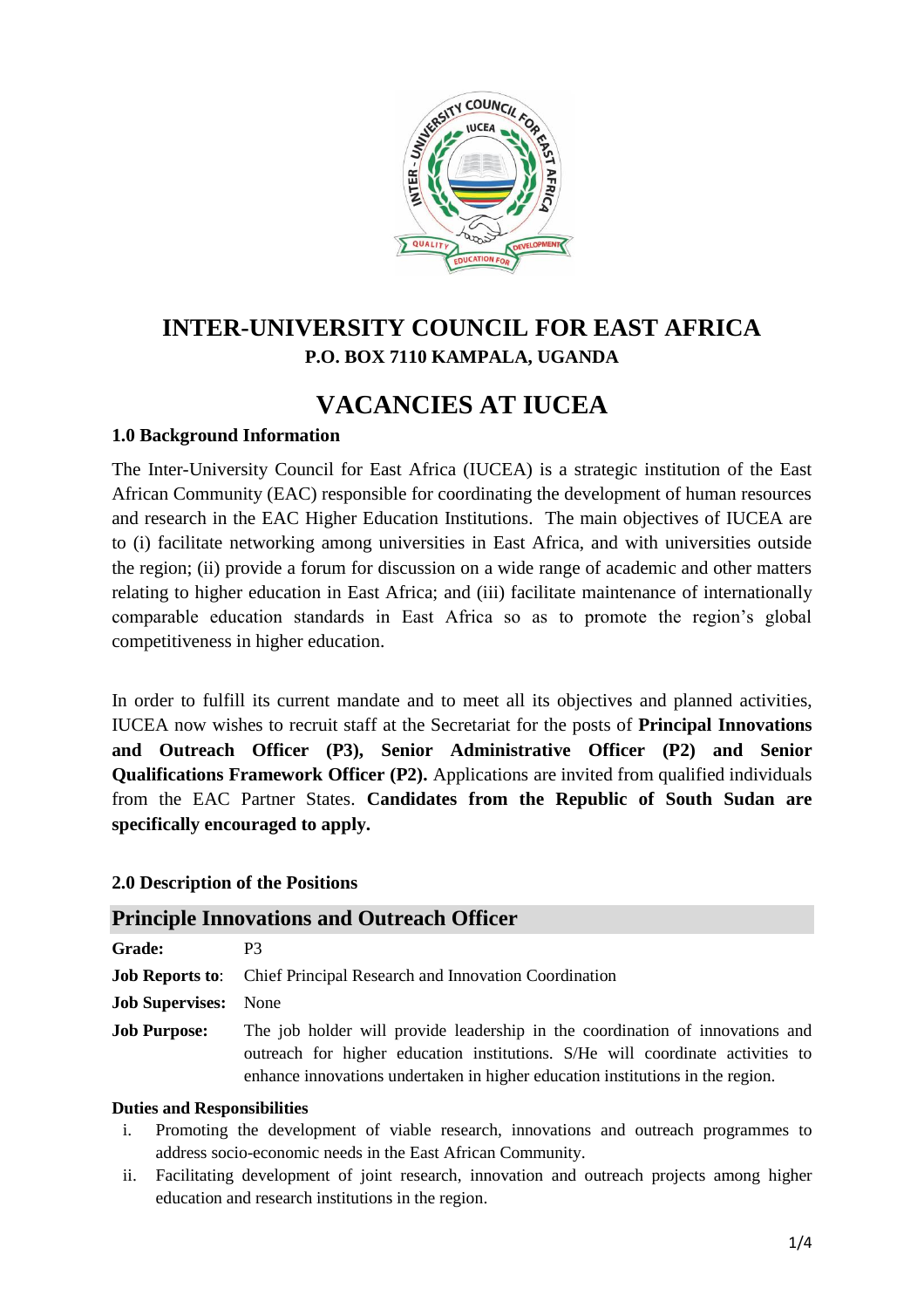- iii. Facilitating linkages between higher education institutions and the business community through development of collaborative research and innovation programmes and projects.
- iv. Facilitating organisation of regional conferences, workshops, and seminars to disseminate research results to stakeholders.
- v. Facilitating exchange of information between researchers and the general society related to research, innovation and outreach activities: identification, execution and monitoring and evaluation.

#### **Key Performance Indicators**

- i. Research management information system and outreach activities available and periodically updated,
- ii. Number of research projects/programmes developed and funded,
- iii. Number of intra- and inter-institutional research networks established ,
- iv. Number of regional seminars, conferences, and workshop organised,

#### **Minimum Job Requirements**

#### **(a) Academic Qualifications**

Have a Masters' degree in Science, Mathematics, ICT, Engineering or related fields from a recognized institution. A PhD is an added advantage.

#### **(b) Work Experience**

Have at least 5 years' experience in teaching and/or research at the rank of Lecturer or equivalent in a recognized higher education or research institution, 3 years at Senior Management level.

#### **(c) Key Competencies**

- Must have sound knowledge of research, innovation and outreach services delivery by higher education or research institution
- Have sound experience in research proposal and report writing
- Be conversant with academic programs in higher education and the multiple challenges and global pressures facing them
- Have good interpersonal and communication skills
- Have sound computer knowledge and skills

## **Senior Qualifications Framework Officer**

| Grade:                      | P2                                                                                                                                              |
|-----------------------------|-------------------------------------------------------------------------------------------------------------------------------------------------|
|                             | <b>Job Reports to:</b> Chief-Principal Quality Assurance and Qualifications Framework                                                           |
| <b>Job Supervises:</b> None |                                                                                                                                                 |
| <b>Job Purpose:</b>         | The job holder will provide support in maintenance and operationalisation of the<br>East African Qualifications Framework for Higher Education. |

#### **Duties and Responsibilities**

- i. Documenting and rationalizing higher education qualifications in the region.
- ii. Developing and maintaining on-line qualifications and accreditation registers.
- iii. Organising and coordinating dialogue forums on qualifications frameworks.
- iv. Organising regional capacity building workshops on qualifications framework and policies therein.
- v. Any other duty as may assigned by the management.

#### **Key Performance Indicators**

- Functional register of qualifications and accreditation of programs and institutions in place
- Number of dialogue forums in qualifications frameworks held and outcome thereof
- Number of capacity building on qualifications framework and policies therein.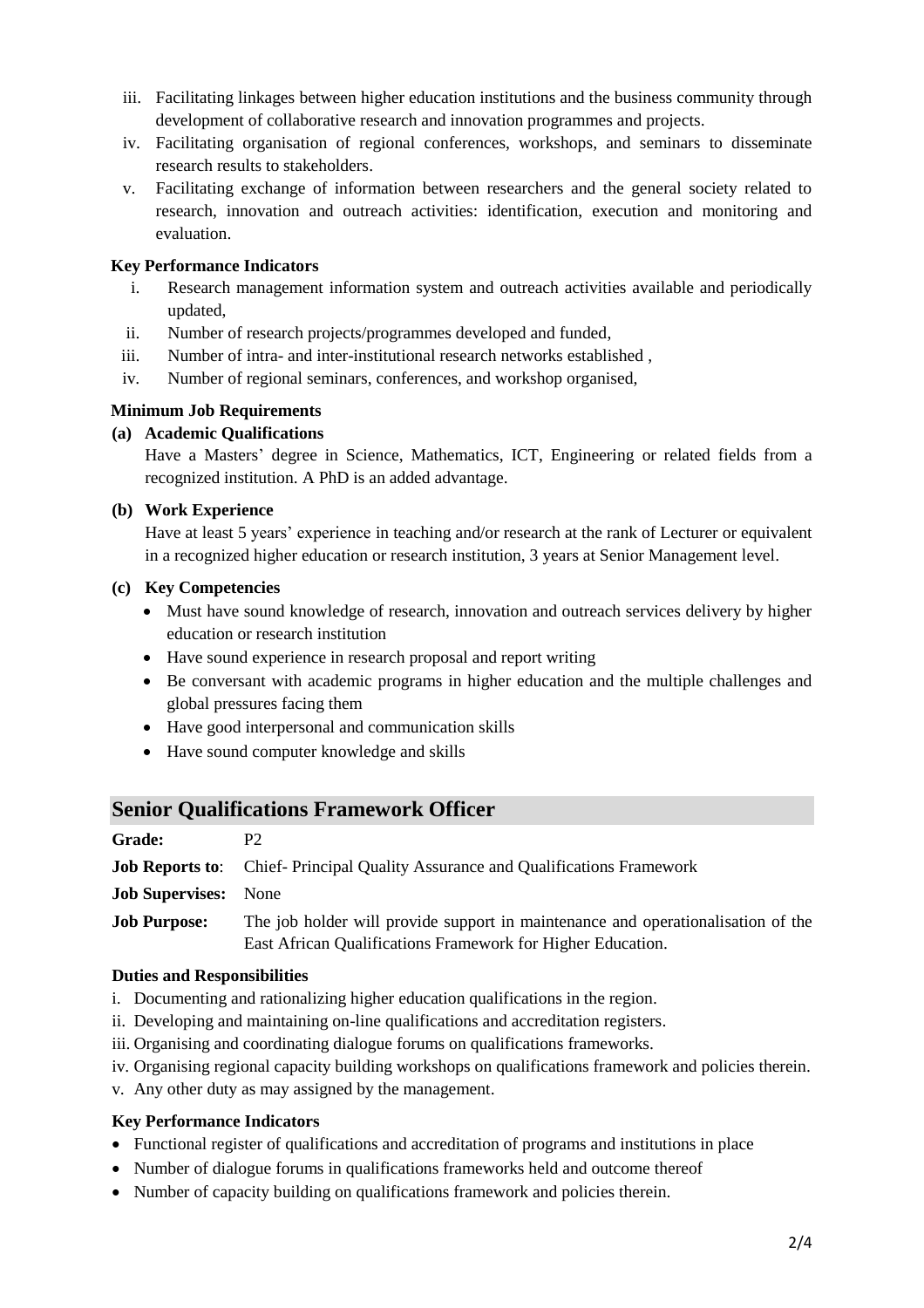#### **Minimum Job Requirements**

#### **(a) Academic and Professional Qualifications**

Have a Masters' degree from a recognised institution.

#### **(b) Work Experience**

Have at least five years working experience in higher education institutions or in a higher education quality assurance, accreditation, and/or qualifications framework agency.

#### **(c) Key Competencies**

- Must have sound knowledge of higher education management including quality assurance, accreditation systems, and operationalisation of a qualifications framework
- Have clear understanding of the basic mission of higher education institutions
- Have good interpersonal and communication skills

## **Senior Administrative Officer**

| Grade:                               | P <sub>2</sub>                                                                                                                                                                                                                                                                  |
|--------------------------------------|---------------------------------------------------------------------------------------------------------------------------------------------------------------------------------------------------------------------------------------------------------------------------------|
|                                      | <b>Job Reports to:</b> Principal Human Resource and Administration                                                                                                                                                                                                              |
| <b>Job Supervises:</b> General Staff |                                                                                                                                                                                                                                                                                 |
| <b>Job Purpose:</b>                  | The job holder will provide administrative support to the Principal Human<br>Resource and Administration by coordinating all matters regarding office<br>administration, procurement, transport, conferencing/meetings, protocol, security<br>and supervision of general staff. |

#### **Duties and Responsibilities**

- i. Provide cost effective and efficient administrative services including procurement of goods and services.
- ii. Supervise the preparation of annual procurement plan.
- iii. Manage transport issues including planning, allocation, maintenance, insurance, vehicle registration, controlling and accounting of fuel.
- iv. Ensuring safety of staff and assets of IUCEA by ensuring secure working environment
- v. Provide protocol services to visitors and dignitaries visiting IUCEA.
- vi. Organise official luncheons, dinners, cocktails and other get together activities of IUCEA
- vii. Supervise the management of IUCEA registry.
- viii. Coordinate logistics for meetings, travel requests and produce relevant reports and minutes.
- ix. Liaison with the ministries in charge of Foreign Affairs of the Partner States in all respect of immunities, Visas, work permits and privileges of IUCEA staff.
- x. Follow up of supply of goods and services and generate procurement reports.
- xi. Supervise general staff.
- xii. Performing any other duties that may be assigned by the Principal Human Resource and Administration from time to time.

#### **Key Performance Indicators**

- i. Efficient administrative system.
- ii. Safety of IUCEA staff and assets.
- iii. Timely acquisition of office supplies.
- iv. Timely processing of work permits, travel requests, report and meeting logistics.
- v. Efficient transport system.

#### **Minimum Job Requirements**

**a) Academic Qualifications**